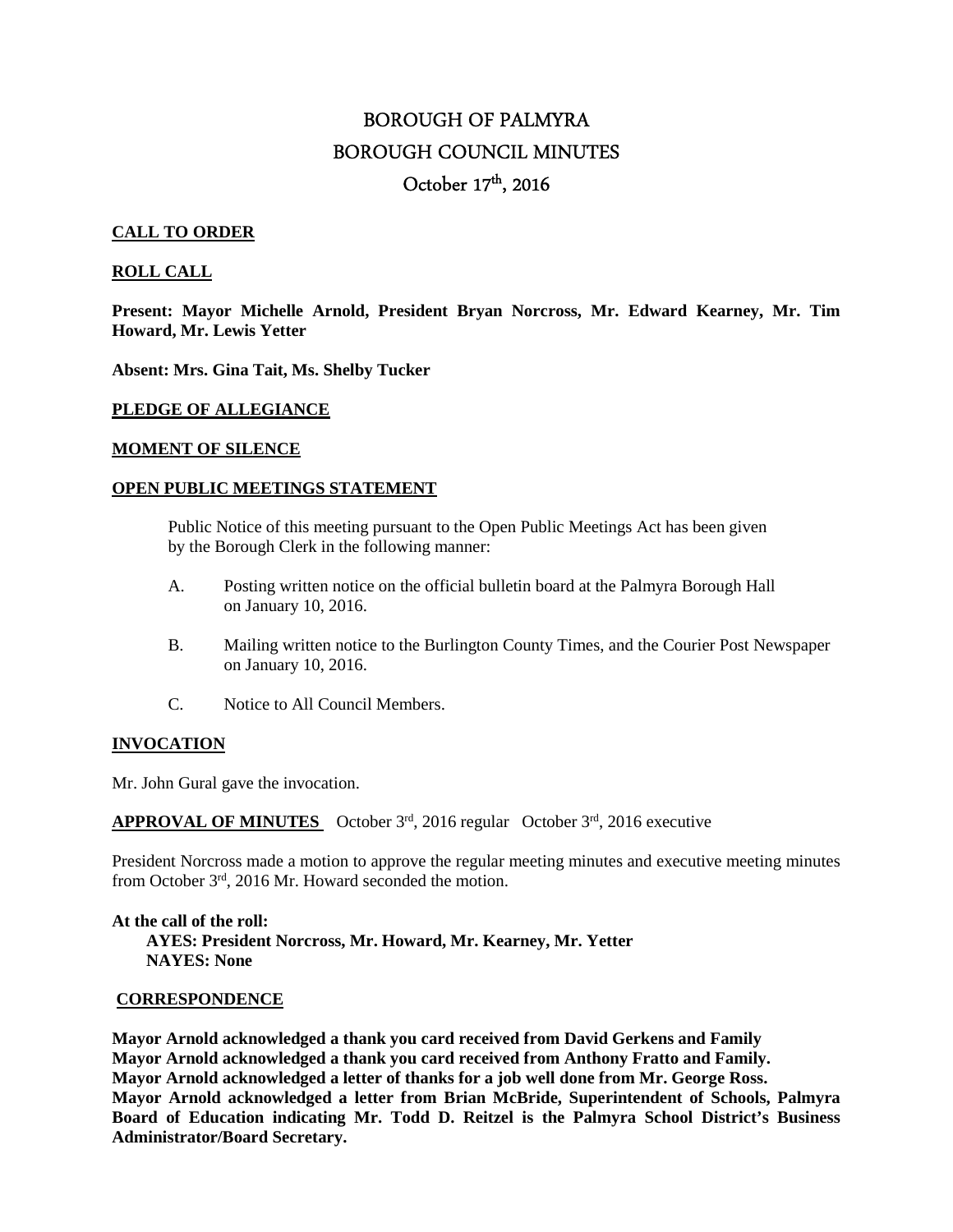# **PRESENTATION**

Mr. Gural reviewed all the questions individually on the CY 2016/SFY 2017 Best Practices Inventory as required by the State of New Jersey. The Borough has a score of 29 out of 30 for a 97% percent which was certified by the Chief Administrative and Chief Financial Officers, respectively. This entitles the Borough of Palmyra to the full CMPTRA AND ETR aid from the state. The full Best Practices Worksheet CY 2016/SFY 2017 is available on the Borough of Palmyra's website at www.boroughofpalmyra.com.

# **PUBLIC PORTION**

This public portion is for discussion on professional updates, resolutions and ordinances listed on the agenda. Please sign in and state your name and address for the record. Council will give all comments appropriate consideration. Each citizen will be allotted up to five (5) minutes to speak, in order to allow everyone an opportunity to ask questions and express their opinions or concerns. Please direct all comments to the Mayor. Each citizen may only speak once during each public portion.

## **President Norcross made a motion to open the public portion, Mr. Kearney second the motion. All members present voted in favor of the motion.**

**Mr. Rader** – Harbor Drive – Will the public be able to discuss ordinance 2016-16 prior to the vote? Mayor Arnold indicated yes, when ordinance 2016-16 is opened to the public for public comment.

**No one from the public wishing to be heard, President Norcross made a motion to close the public portion, Mr. Howard seconded the motion. All members present voted in favor of the motion.** 

# **ORDINANCES ON SECOND READING** (Public hearing)

**A. Ordinance 2016-16** An Ordinance of the Borough of Palmyra Amending Ordinance No 2015-14 Authorizing The Public Auction Of Real Property Owned By Palmyra That Is No Longer Needed For Public Use By Auction To The Highest Bidder and Authorizing The Private Sale Of Real Property Owned By Palmyra That Is No Longer Needed For Public Use To Certain Organizations Upon Nominal Consideration Pursuant to N.J.S.A. 40A:12-2

**President Norcross made a motion to open to the public for public hearing regarding Ordinance 2016-16. Mr. Howard seconded the motion.** 

**At the call of the roll, the vote was:** 

#### **AYES: President Norcross, Mr. Howard, Mr. Kearney, Mr. Yetter**

#### **NAYES: None**

**Mr. Rader –** Harbour Drive **–** Is Habit for Humanity listed under this statute by name? Mr. Burns indicated they are not listed specifically, but any organization must meet certain statutory requirements to be considered. Habitat for Humanity is a non-profit entity providing low to moderate housing to the public, Habitat for Humanity does meet the requirements for consideration. Mr. Radar also asked if this ordinance eliminates the public from bidding on the property. Mr. Burns answered it does, because it specifies the sale of the property to Habitat for Humanity for a nominal amount of consideration.

**Ms. Butler** – Arch Street – Does this ordinance mean that any veteran can bid on the home being constructed? Mayor indicated no, the ordinance is to convey the property to Habitat for Humanity.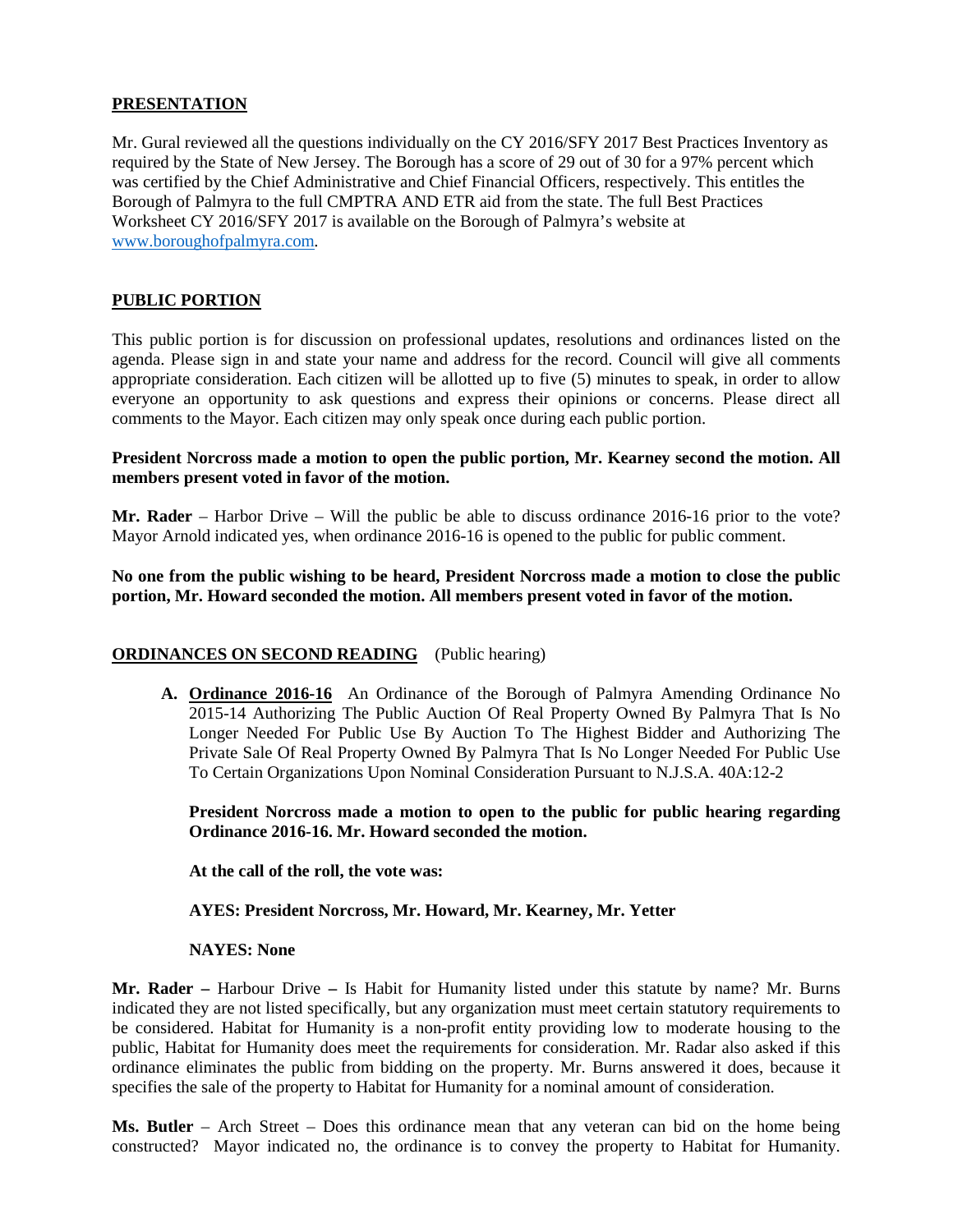Habitat for Humanity will improve the property and once that is done it will be offered to a Veteran for the first three months, before it is opened up to the general public.

**Lori Lenard** – Habitat for Humanity – The home ownership program requires that the new home owner put in 250 to 400 hours of sweat equity, and the process actually starts before the home is constructed. Any veteran who is interest can obtain an application from Ashley, who resides in Palmyra, and she will gladly see to it that it gets in the right place.

**No one else from the public wishing to be heard, President Norcross made a motion to close the public portion, Mr. Yetter seconded the motion.**

**At the call of the roll, the vote was:** 

 **AYES: President Norcross, Mr. Howard, Mr. Kearney, Mr. Yetter** 

 **NAYES: None** 

**A motion was made by President Norcross to approve Ordinance 2016-16 as read. Mr. Kearney seconded the motion.** 

 **At the call of the roll, the vote was:** 

 **AYES: President Norcross, Mr. Howard, Mr. Kearney, Mr. Yetter** 

 **NAYES: None** 

**Ordinance 2016-16 was introduced and adopted on first reading on September 19th, 2016 and adopted on second and final reading at the November 21st, 2016 meeting after publication according to law.** 

# **ORDINANCE ON FIRST READING** (Public Hearing November 21<sup>st</sup> 2016)

A. **Ordinance 2016-18** An Ordinance of the Borough of Palmyra, County of Burlington, State of New Jersey Amending Chapter 90: Vehicles and Traffic of the Code of the Borough of Palmyra Regulating Parking on West (south) Broad Street Between Cinnaminson Avenue and Chestnut Street.

**A motion was made by President Norcross to approve Ordinance 2016-18 as read. Mr. Howard seconded the motion. At the call of the roll, the vote was:** 

 **AYES: President Norcross, Mr. Howard, Mr. Kearney, Mr. Yetter** 

 **NAYES: None** 

**Ordinance 2016-18 was adopted on first reading on October 17th, 2016 and will be heard on second and final reading at the November 21st, 2016 meeting after publication according to law.** 

**RESOLUTIONS Consent Agenda-** Resolution **2016-230 and Resolution 2016-236** thru Resolution **2016-243** will be enacted as a single motion, if any resolution needs additional discussion it will be removed from the consent agenda and voted on separately.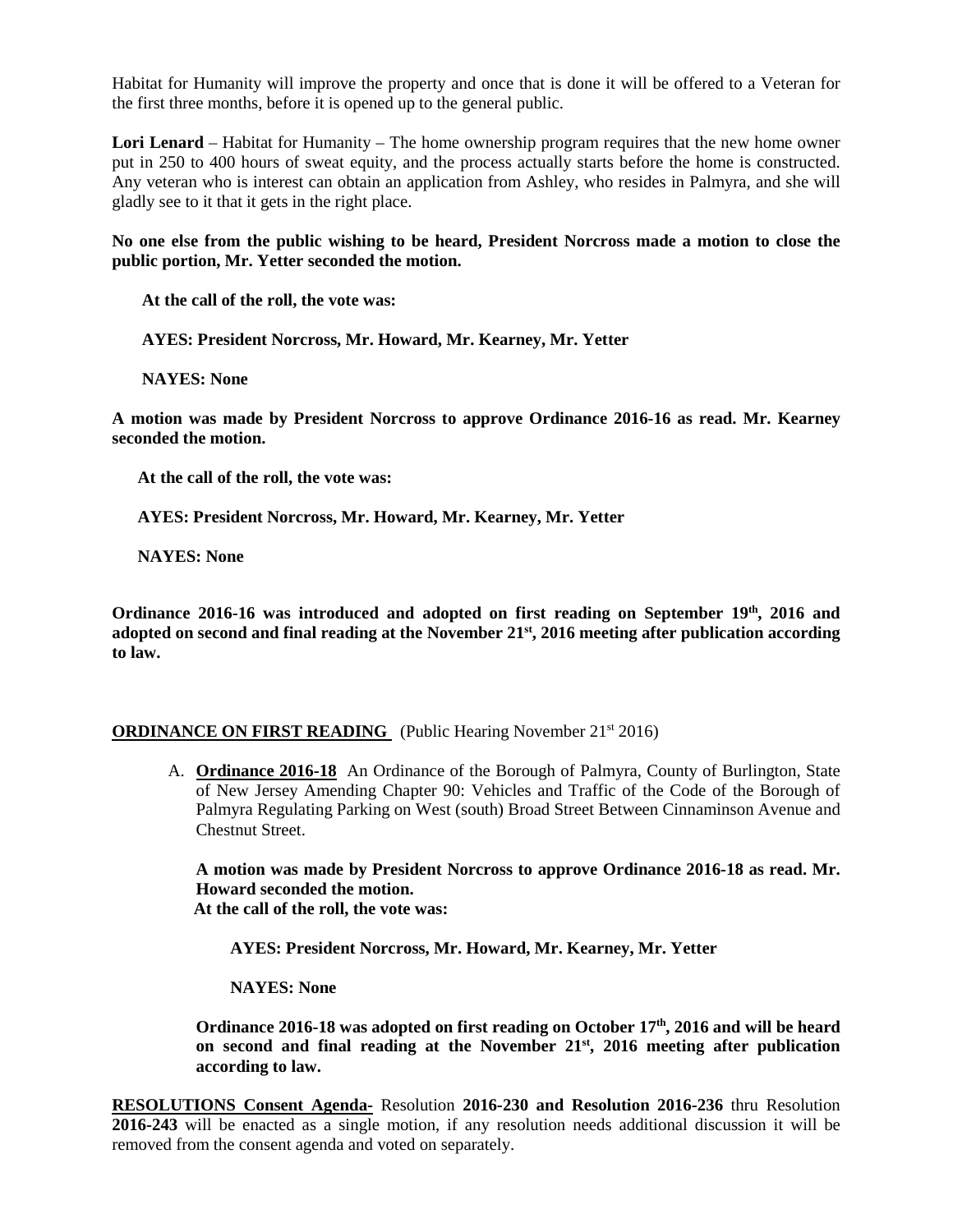- **A. Resolution 2016-230,** Resolution Authorizing The Tax Collector To Cancel Sewer Service Charges For Sewer Account #1459000-0 For 2016 2nd Half Sewer Billing.
- **B. Resolution 2016-236,** Resolution Approving Robin A Jasinskas, Wayne S Webb and Roscoe Blinebury as Active Members of the Palmyra Fire Department
- **C. Resolution 2016-237,** Resolution Authorizing Change Order #3 for Curb Con, Inc. for the South Broad Street Road Improvement Project Decreasing The Contract amount by \$23,189.46 For A Final Adjusted Contract Amount of \$502,424.26
- **D. Resolution 2016-238,** Resolution Authorizing Acceptance of \$4,000.00 as The Total Balance Due For The Short Sale Settlement at 448 Delaware Avenue Pursuant To The Palmyra Housing Rehabilitation Program Loan
- **E. Resolution 2016-239,** Resolution Authorizing a Sewer Payment Installment Plan for Sewer Account #1812500-0
- **F. Resolution 2016-240,** Resolution Establishing A Policy for Review of Payment In Lieu of Taxed (PILOTs) Per N.J.S.A. 40-A: 20-1 et seq. And Five Year Exemptions/Abatements Granted Per N.J.S.A. 40A:21-1 et seq.
- **G. Resolution 2016-241**, Resolution Appointing Scott Pearlman Deputy Record Custodian For The Purposes of Open Public Record Act Compliance For Palmyra Police Department
- **H. Resolution 2016-242,** Resolution Approving Participation with the State Of New Jersey Federal Grant Program Administered By The Division of Criminal Justice, Department of Law and Public Safety.
- **I. Resolution 2016-243**, Resolution Authorizing the Payment of Bills In The Amount Of \$1,617,759.48.

**President Norcross made a motion to approve Resolution 2016-230 and Resolution 2016-236 thru Resolution 2016-243. Mr. Yetter seconded the motion.** 

**At the call of the roll, the vote was:** 

 **AYES: President Norcross, Mr. Howard, Mr. Kearney, Mr. Yetter NAYES: None** 

#### **COMMUNITY SPOTLIGHT**

Halloween Parade will be held on Sunday October 30<sup>th</sup>, 2016. It will start in Riverton and proceed down Broad Street to the Legion Field where it will end. Curfew will be at 9:00 pm, unless accompanied by a parent.

Mr. McElwee indicated all new lights were installed at the War Memorial, when you get the opportunity stop by and see them.

Chief Pearlman indicated Officer Kendall the School SRO Officer, will, with the school be hosting at program on November 3<sup>rd</sup>, 2016 at 6:00 pm at the High School, regarding the opiate abuse in our school and neighborhoods. The speaker is from Drug Free New Jersey.

Ashley Griffiths from Habitat for Humanity indicated they are hosting a "Take a Vet to Lunch" on Saturday 11/12/16 at the Burlington Masonic Lodge. The speaker will be Freeholder Brian Peters. If you are unable to attend you can purchase a ticket, donate it and they will see to it that it goes to a veteran.

Mayor Arnold indicated Mr. LeRoy Vanderburgh, Jr., who we recently honored on his 90<sup>th</sup> Birthday, passed away. His viewing is at Weber's Funeral home Tuesday evening from 6:00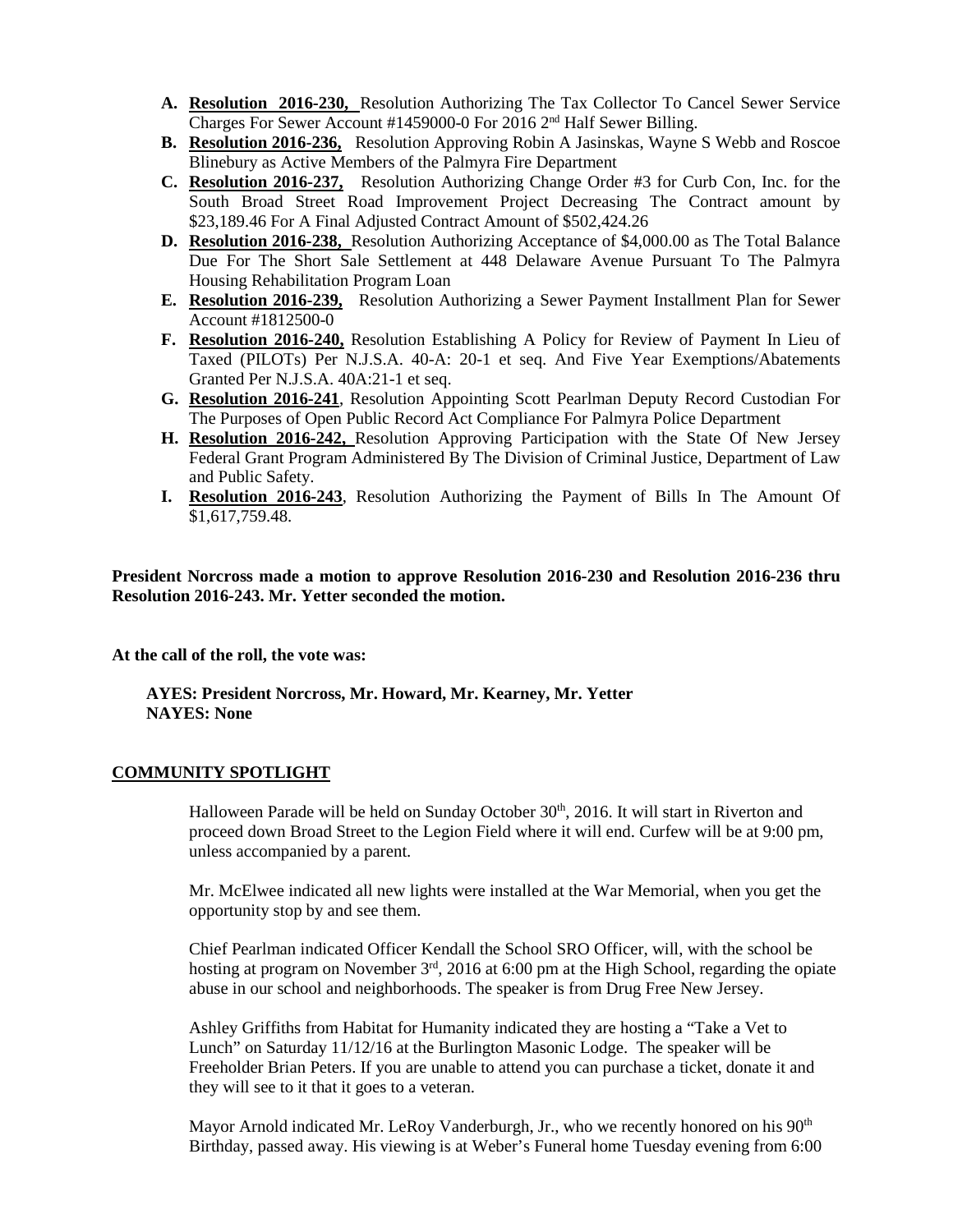pm to 8:00 pm and his funeral will be on Wednesday at 10:00 am at Christ Church on Parry Avenue.

# **DISCUSSION ITEMS**

There are no opportunities for onsite parking at the Mosque, Tracy, Scott and John have visited the location and looked at it and there is not enough space for it to be a handicap parking space. Mr. Gural will speak to Mr. Rasheed to see if they still wish to pursue the parking space.

Industrial areas road repairs we will talk about in executive session.

Mr. Burns spoke about our Email usage & retention policy in length. He indicated the field is changing faster than legislation can keep up with it. He is still gathering information regarding record retention, however in the mean time all emails should be kept, emails do not belong to the individuals they belong to the Borough and should not be destroyed.

The Tri-Boro Vets Bldg. /Habitat for Humanity LUB application update –Mr. Burns explained the current zoning of that property will allow for a single family home. Either Habitat for Humanity can, after they purchase the property or the Borough of Palmyra can, before they sell the property; make application to the Land Use Board to subdivide the property into two lots, understand, there will be cost associated with the application. The governing body needs to decide how they wish to proceed. Mayor Arnold asked Mr. Burns if he knew what the costs would be. He indicated professional services fees and some soft cost. Mayor Arnold indicated, Council needs to know approximately what the cost would be, to know how to proceed. Mayor Arnold asked Mr. Burns if he could get an approximate estimate of the cost and we will revisit this at a later date.

A meeting was scheduled for Thursday morning at 8:30 am for the welcome packet committee. Once that meeting is held they will get back to the governing body with how they are going to proceed.

Appointment of part-time Sewer employee to full time will be held in executive session.

Bulk Trash/Solid Waste Committee reported they want to go at this from an educational standpoint. They wish to educate the public as to what can and cannot be put out for bulk trash. In addition they want code enforcement to be able to enforce the ordinance. A potential way to do this would be; a notice would be given to violators giving them 3 days to clean up and or remove items we do not pick up, if they do not comply then a ticket would be issued.

After much discussion it was decided, our Veterans Day Celebration will be held on Veterans Day, November  $11<sup>th</sup>$ , 2016.Mr. McElwee will speak with the governing body regarding the ceremony, dedication of the new statue to be place at the war memorial, and the handing out of the Military Service Medals. The ceremony should be outside at the War Memorial however if the weather does not cooperate, it will be moved indoors to the community center. Additional information to follow.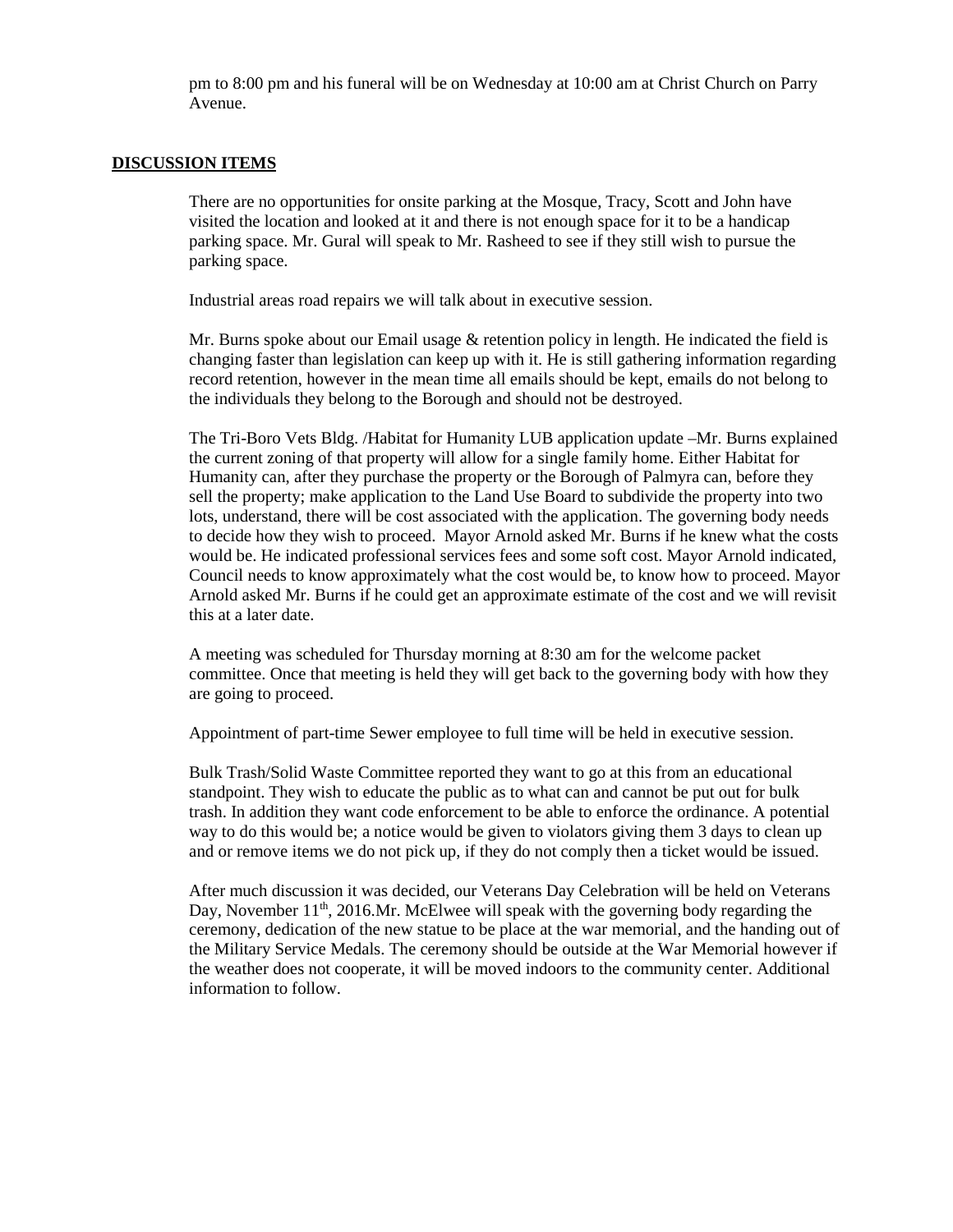# **ADMINISTRATOR'S REPORT**

Operating Agreements with Non-profit organizations per Ordinance 2016-12 have been sent to the various charitable organizations. The Senior Organization has returned their agreement and it has been fully executed. Mr. Gural has set up meetings with the other organizations who have questions, and will get back to the governing body next meeting regarding how it is progressing.

Public works and the Burlington County Sherriff's office will be cleaning the shore line for the next couple of days, starting October  $18<sup>th</sup>$ , 2016.

Rice Notices were given and we will be discussing them in executive session.

# **COMMITTEE REPORTS**

**Mr. Yetter:** Public works committee is scheduled to meet next week down at public works garage.

**Mr. Howard**: Still working with Mr. Henry regarding the tree issues down at the Harbour. Mr. Gural indicated we will be talking about that in executive session. Also the Shade Tree Conference he is attending October 28th, 2016 the Advisory Committee recommended we send someone else because we need 10 continuing education units.

**Mr. Kearney:** Meet with the bulk trash committee, still working on it to bring to council.

**President Norcross:** School Board meeting was last week, they did a presentation regarding the Park testing. Also on the 12th of October we had a community business development meeting, we discussed sending out letter to the local businesses and posting it on our website, to discuss out door eating and to see what types of incentives we can offer to entice people to shop locally. The scheduled and will be posted on the website. When the draft letter is complete it will be sent to the committee to look over, then it will be given to the staff to mail to the various businesses and property owners.

**PUBLIC COMMENT** Please sign in and state your name and address for the record. Council will give all comments appropriate consideration. Each citizen will be allotted up to five (5) minutes to speak, in order to allow everyone an opportunity to ask questions and express their opinions or concerns. Please direct all comments to the Mayor. Each citizen may only speak once during each public portion.

# **President Norcross made a motion to open the public portion, Mr. Kearney second the motion. All members present voted in favor of the motion.**

**Bob Bostock** – **Morgan Avenue** - Mr. Bostock indicated he was here in August regarding the Legion Field and cleaning it up, to date somethings have been address however most have not. He suggested more supervision is needed with employees to make sure there are working not sitting around on the fountain when they should be working. Additionally the new Sun newspaper indicated that Superintendent Brian McBride is trying to get kids more "politically, economically and socially ready to meet the world by the time they graduate." Is there not a policy in place to select a student from the school to be a representative of the student body with Borough Council? Where is the student rep., and why are they not represented? That's not having the children involved and learning the process, that's "dropping the ball". At the last meeting there was discussion regarding the parking on Broad Street. Why did the signs go up for the Mayor's parking and restricted parking before the ordinance was passed? Mayor Arnold responded, there is currently not a procedure in place to select a student representative; as soon as there is, one will be selected. Mr. Burns responded the signs were put up as a courtesy to the Mayor from a police stand point they are not enforceable. Mr. Gural responded the signs for restricted parking have been up for some time, we sometimes get things up knowing we are in the process of addressing the ordinance to enforce that item, which we are currently doing.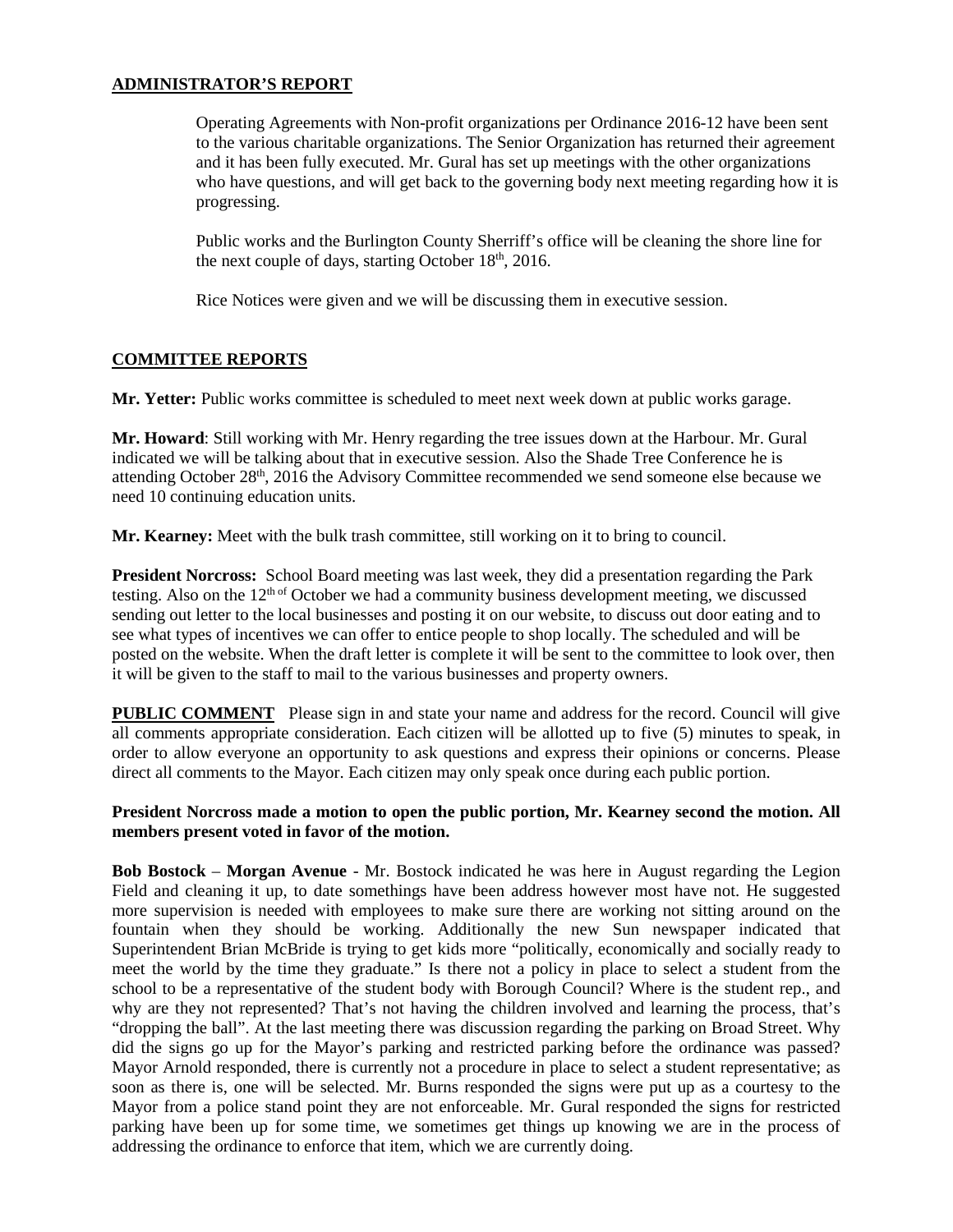**Ms. Veitenheimer** – **Rowland Street** – Four hour parking at the community center is going to be a problem. Many people who go to the community center and are there for more than four hours, will that be taken into consideration? Will the people who live in the apartments be ticketed? Are we going to notify them of the change? Mayor Arnold indicated the signs were originally put up by the previous council with the intention of stopping people from parking overnight, especially those using the light rail. Mr. Gural indicated it will be posted in the newspaper as a means of notification however we will not be notifying every tenant in the Arms.

**Mr. Casparro - Morgan Avenue** – Is it possible to have a sign up at the site of where the Riverfront Park is going to be, indicating the Park will be coming soon with a picture of the proposed park? Do we have a Palmyra improvement association, and or what does it take to put together something of that nature? Our downtown has so many vacant locations, is there something we can do like abatement etc. to induce businesses to come to that area. Mayor Arnold responded that that was a great idea and certainly we could put up a sign indicating such. Mayor additionally asked Councilman Yetter and Councilman Norcross to get together with Mr. Casparro to see if there was something they can come up with to work on or help improve the business association. Mayor Arnold also indicated, the garden club helps with keeping the burbs weed free and is always looking for help.

**Mr. McElwee** – **Memorial Avenue** – We will be holding the Veterans Day ceremony on Veterans Day, November 11, 2016. The Military Service Medals will be awarded at the ceremony, and are available to any Palmyra resident who served in the military. The "Take a Vet" to lunch program November 12<sup>th</sup>, 2016, hosted by Habitat for Humanity is a great program, hope many will participate by sending a vet to lunch. Also the cookie drive is coming, it will be starting December  $3<sup>rd</sup>$ , 2016, will have them drop cookies of in Clerk's office. Statue to be dedicated on November 11<sup>th</sup>, 2016

**No one from the public wishing to be heard, President Norcross made a motion to close the public portion, Mr. Kearney seconded the motion. All members present voted in favor of the motion.** 

# **MAYOR AND COUNCIL COMMENTS**

**President Norcross –** Attended the Annual Fire Safety Program at the fire house, was a great program. Would like to do something to help them promote the event so there is a better turnout. Mr. Norcross also attended the Palmyra High School football game even though they did not win, nice to go back to see how they are doing.

**Mr. Yetter –** Public works was shorthanded earlier this year, so many projects had to be prioritized in which some may have been put on the back burner. Currently we have a full staff and those projects will be taken care of soon.

**Mr. Howard –**Two Palmyra High School graduates Calvin and Matt attending college in North Carolina are doing very well both playing football and excelling.

**Mr. Kearney –** The Halloween Parade committee held a fundraiser at Curran's last week, the turnout was great and the monies raised will definitely help with the parade this year. The Halloween parade is scheduled for October  $30<sup>th</sup>$ , 2016 at 7:00 pm.

**Mayor Arnold –** Wished to thank the police department and public works for working together with the Halloween Parade committee in the preparation for the upcoming parade. Mayor Arnold and Marie will be attending the State of the County breakfast tomorrow morning; we will be one of three municipalities doing a presentation regarding the wonders of Palmyra and the benefits of living and working here along with the redevelopment opportunities available in Palmyra. Mayor also intends to attend the Fire Prevention presentation with the Fire Marshall next week for the seniors.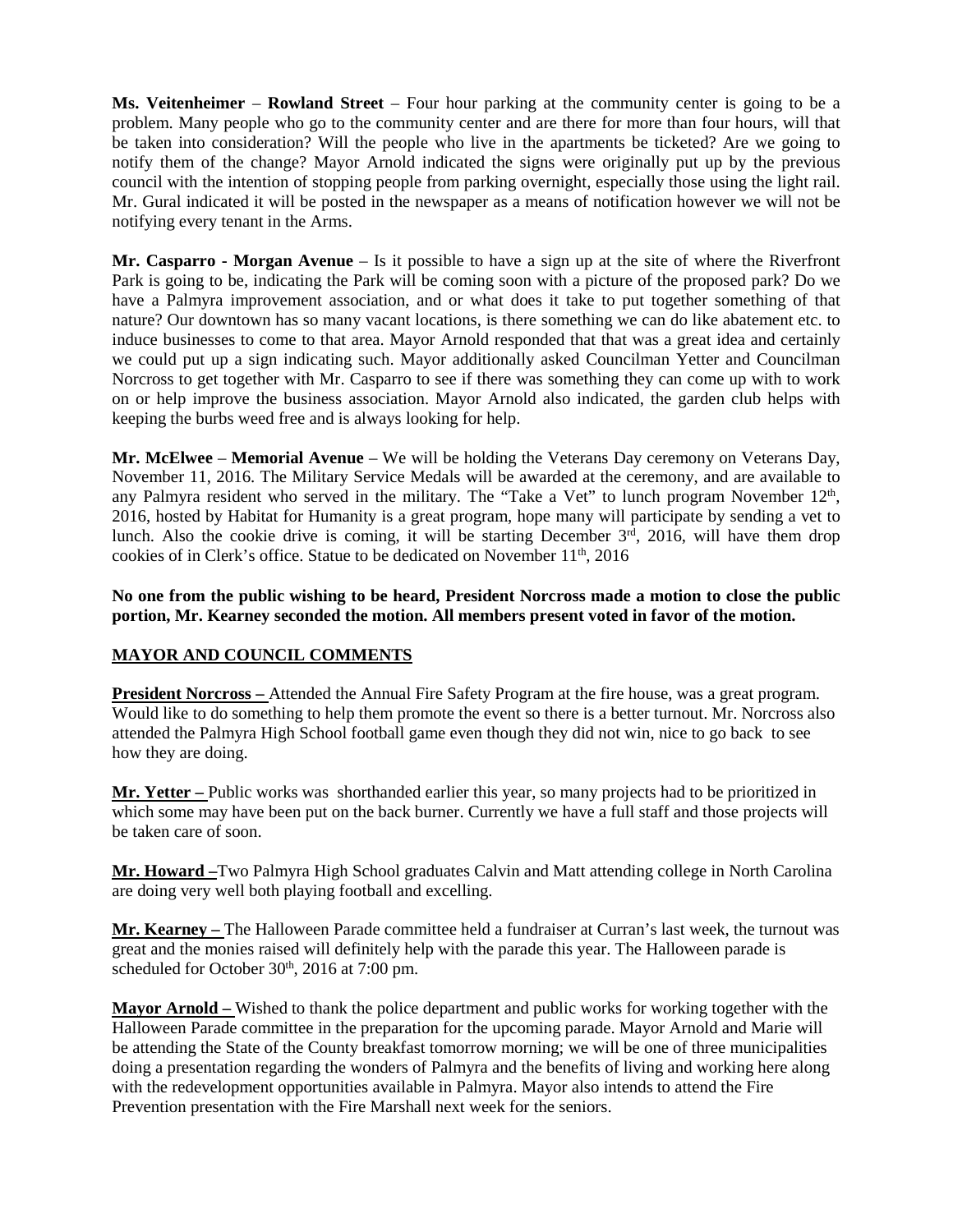**Resolution 2016-244** Resolution Excluding the Public from Certain Meetings Pursuant To Section 8 of the Open Public Meeting Act C. 231 P. L. 1975. Litigation, Contracts Negotiations, Personnel, General Negotiations

**President Norcross made a motion to approve Resolution 2016-244. Mr. Howard seconded the motion. At the call of the roll the vote was:** 

 **AYES: President Norcross, Mr. Howard, Mr. Kearney, Mr. Yetter NAYES: None** 

#### **CLOSED SESSION**

**Council went into executive session at 8:43 pm Council returned to public session at 10:38pm** 

**President Norcross made a motion to close Executive Session, Mr. Yetter seconded the motion. All members present voted in favor of the motion.** 

**President Norcross made a motion to open to public, Mr. Howard seconded the motion. All members present voted in favor of the motion.** 

**Mr. Gural proposed the following Resolutions to the governing body for consent:** 

**Resolution 2016-245 -Appointing Tanyika Johns as Deputy Administrator in the absence of the Administrator for the Borough of Palmyra Effective October 28th, 2016, with an annual salary of \$3,000.00 and one additional PTO Day.** 

**Resolution 2016-246 –Appointing Jonathan Petitte as a full time sewer utility department employee effective November 1st, 2016 at the rate of \$17.50 per hour.** 

**President Norcross made a motion to approve Resolutions 2016-245 and Resolution 2016-246 as indicated by Mr. Gural. Mr. Yetter seconded the motion.** 

 **At the call of the roll the vote was:** 

 **AYES: President Norcross, Mr. Howard, Mr. Kearney, Mr. Yetter NAYES: None** 

**Resolution 2016-247 – Authorizing Mayor, Michelle Arnold and /or Administrator, John Gural to execute any agreement regarding the disciplinary matter involving a certain Palmyra Police Department employee.** 

**Mr. Yetter made a motion to approve Resolutions 2016-247 as indicated by Mr. Gural. Mr. Howard seconded the motion.** 

 **At the call of the roll the vote was:** 

 **AYES: Mr. Howard, Mr. Kearney, Mr. Yetter NAYES: None RECUSED: President Norcross**